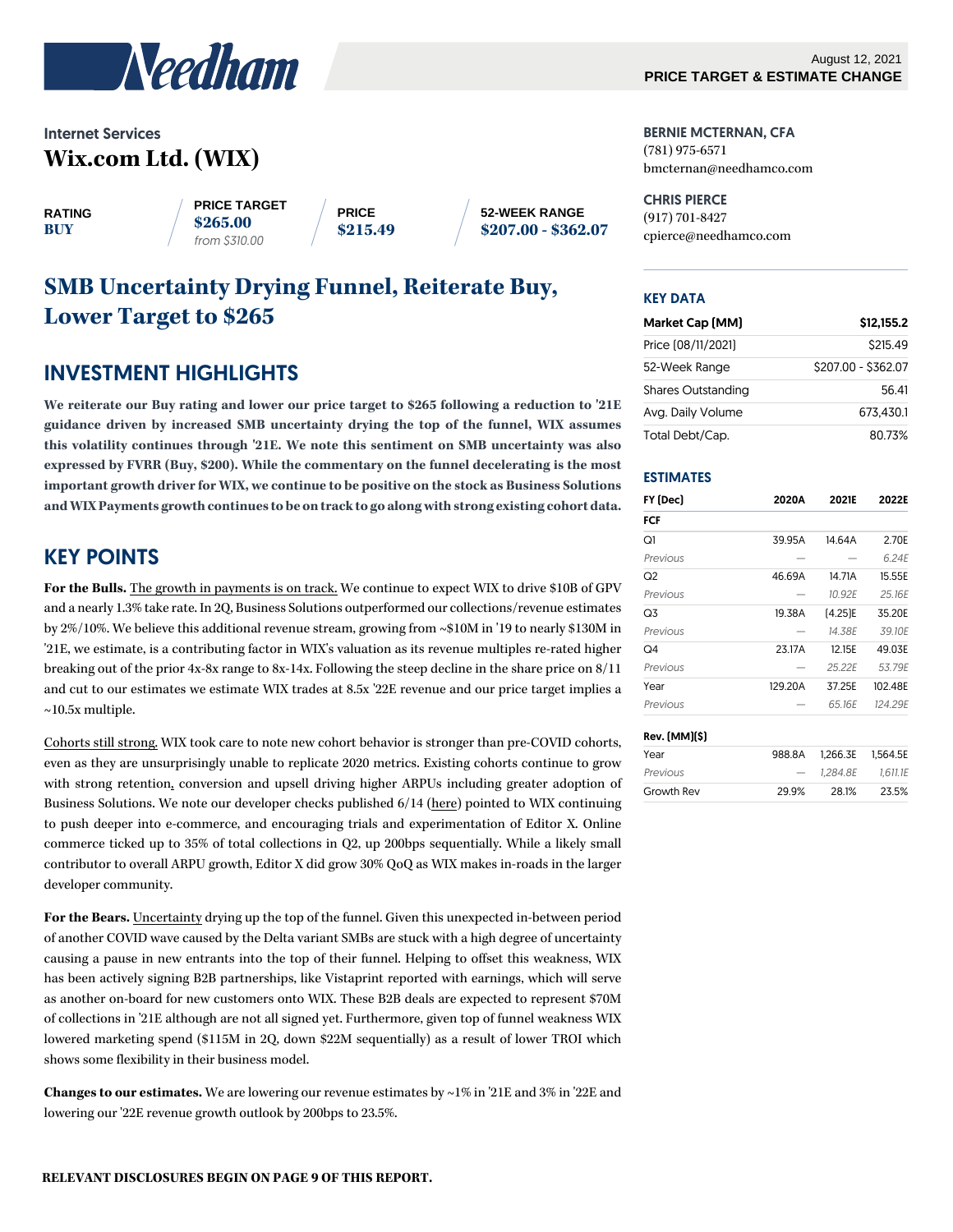

# *At a Glance*

## OUR INVESTMENT THESIS

Utilizing its freemium based business model, Wix's wide funnel approach to user acquisition is attractive through both a value creation and marketing efficiency lens, in our view. We believe penetration of SMB websites is low and see growth potential from companies being brought online and companies switching from existing domains to a more vertical-specific design build. Moreover, consistent cohort behavior and further evidence of monetization abilities through a relatively inelastic consumer base raise our conviction in the sustainability of the long-term growth trajectory of the business in an already large, fragmented market.

#### BULL CASE ASSUMPTIONS

**\$385 based on a multiple of 13x EV/ upside to our '22 revenue estimate.** WIX shows better than anticipated registered user conversion and meaningful growth in the agency space. WIX payments adoption accelerates, putting upward pressure on its multiple.

## OUR CASE ASSUMPTIONS

**\$265 based on an EV/adj. EBITDA multiple of 37.5x our '25 estimate discounted back, implying a multiple of 10.5x our '22 revenue estimate.** We think the company's strong footing in DIY web design and burgeoning position with design agencies will afford it a premium multiple due to attractive positioning for accelerating online adoption post-COVID. WIX sees increased adoption of new tools from existing users, allowing ARR to march higher.

#### BEAR CASE ASSUMPTIONS

KEY DATA

**\$175 based on a multiple of 6x EV/ downside to our 2022 revenue estimate.** Premium subscriber additions slow, WIX's momentum with design agencies falters, and consequently ARR stagnates. WIX faces increased competition for new users as larger competitors move downstream. The company finds a natural ceiling for post-COVID growth and competition for existing users intensifies.

#### COMPANY DESCRIPTION

Wix is a leading cloud-based web development platform structured for website creators of all levels of proficiency. The company has spearheaded the DIY market, offering its customers products ranging from drag and drop visual development to developer capabilities. With roughly 165 million registered users, the company offers a unique narrative that allows Wix to leverage its freemium-based business model to convert non-paying registered users to premium subscriptions using its large audience base and verticalized solutions for SMBs looking to create an improved static or ecommerce web presence.

#### PRICE PERFORMANCE

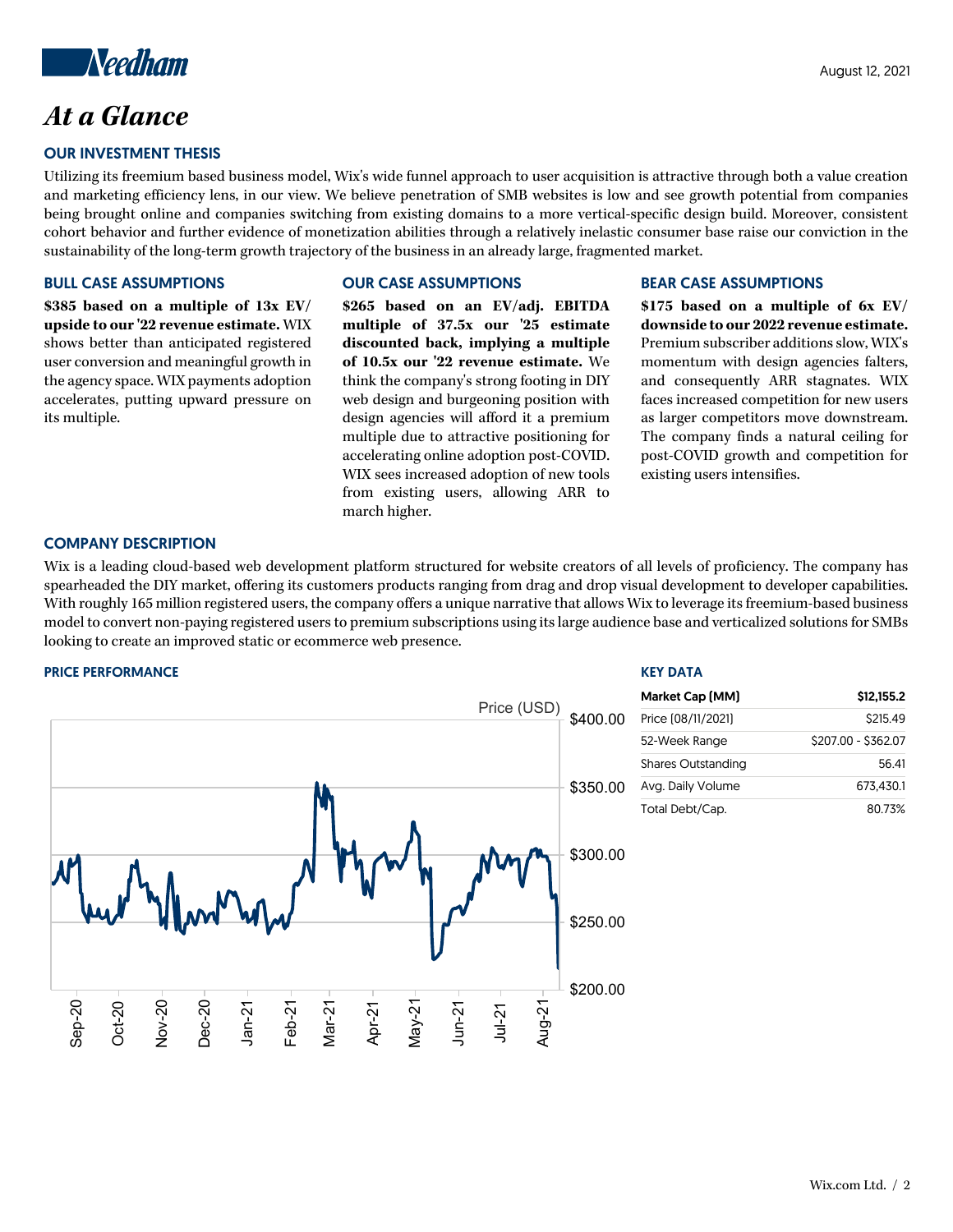

## Estimate changes

|                  |            | <b>Collections</b> |            | Revenue   | <b>FCF</b> |         |  |
|------------------|------------|--------------------|------------|-----------|------------|---------|--|
|                  | <b>New</b> | Old                | <b>New</b> | Old       | <b>New</b> | Old     |  |
| 2Q <sub>21</sub> | \$342.9    | \$350.8            | \$316.4    | \$310.8   | \$14.7     | \$10.9  |  |
| 3Q21E            | \$357.4    | \$364.2            | \$313.9    | \$325.1   | $-54.3$    | \$14.4  |  |
| 4Q21E            | \$367.0    | \$383.1            | \$331.9    | \$344.8   | \$12.2     | \$25.2  |  |
| 2021E            | \$1,418.5  | \$1,449.2          | \$1,266.3  | \$1,284.8 | \$37.3     | \$65.2  |  |
| 2022E            | \$1,736.6  | \$1,811.2          | \$1,564.5  | \$1,611.1 | \$102.5    | \$124.3 |  |

*Source: Needham estimates*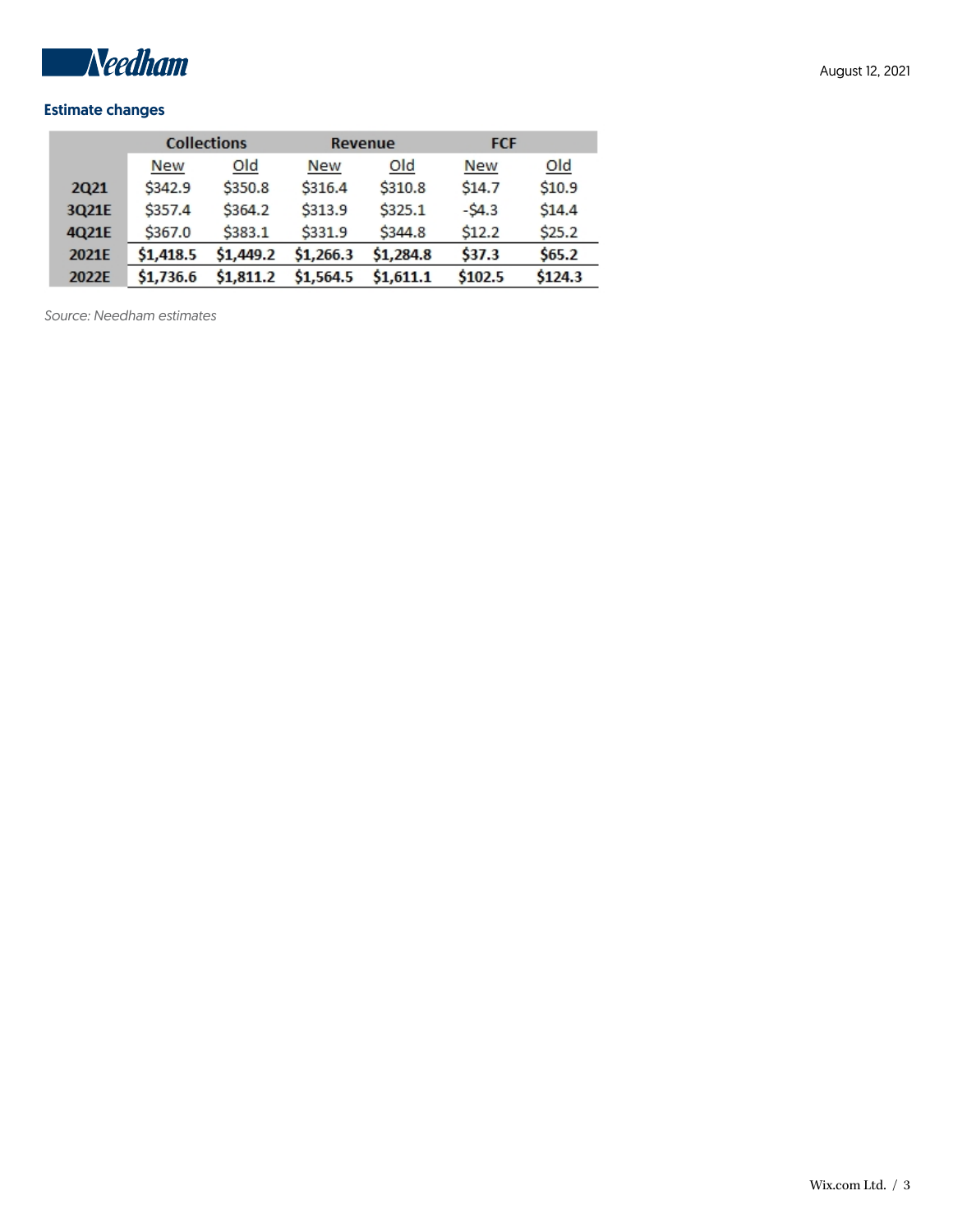

# **WIX**.com

| $\sim$                                       | Mar         | Jun         | Sep       | Dec       |           | Mar      | Jun        | Sep       | Dec      | \$0.45     | Mar        | Jun        | Sep       | <b>Dec</b> |            |
|----------------------------------------------|-------------|-------------|-----------|-----------|-----------|----------|------------|-----------|----------|------------|------------|------------|-----------|------------|------------|
| (Amounts in millions, except per share data) | <b>1Q20</b> | <b>2Q20</b> | 3Q20      | 4Q20      | 2020      | 1Q21     | 2Q21       | 3Q21E     | 4Q21E    | 2021E      | 1Q22E      | 2Q22E      | 3Q22E     | 4Q22E      | 2022E      |
| <b>Collections</b>                           | \$248.9     | \$265.9     | \$280.9   | \$306.4   | \$1,102.0 | \$351.1  | \$342.9    | \$357.4   | \$367.0  | \$1,418.5  | \$401.0    | \$420.8    | \$444.4   | \$470.5    | \$1,736.6  |
| Change in deferred revenue                   | \$32.9      | \$29.8      | \$26.7    | \$23.9    | \$113.3   | \$47.0   | \$26.5     | \$43.5    | \$35.1   | \$152.1    | \$38.7     | \$40.7     | \$48.7    | \$43.9     | \$172.1    |
|                                              |             |             |           |           |           |          |            |           |          |            |            |            |           |            |            |
|                                              |             |             |           | \$282.5   | \$988.8   |          |            | \$313.9   |          |            |            |            |           | \$426.6    |            |
| Revenue                                      | \$216.0     | \$236.1     | \$254.2   |           |           | \$304.1  | \$316.4    |           | \$331.9  | \$1,266.3  | \$362.3    | \$380.0    | \$395.6   |            | \$1,564.5  |
| <b>Creative Subscriptions</b>                | \$176.5     | \$190.2     | \$203.0   | \$213.7   | \$783.5   | \$226.4  | \$235.9    | \$233.2   | \$239.7  | \$935.3    | \$257.3    | \$271.2    | \$286.6   | \$302.0    | \$1,117.1  |
| <b>Business Solutions</b>                    | \$39.4      | \$45.9      | \$51.2    | \$68.8    | \$205.3   | \$77.7   | \$80.5     | \$80.7    | \$92.2   | \$331.1    | \$105.0    | \$108.8    | \$109.1   | \$124.6    | \$447.5    |
|                                              |             |             |           |           |           |          |            |           |          |            |            |            |           |            |            |
| Cost of revenue                              | \$60.4      | \$68.6      | \$77.4    | \$100.1   | \$306.6   | \$112.3  | \$117.6    | \$117.0   | \$127.6  | \$474.6    | \$140.0    | \$143.3    | \$143.9   | \$159.0    | \$586.2    |
| <b>Gross profit</b>                          | \$155.5     | \$167.4     | \$176.8   | \$182.4   | \$682.2   | \$191.8  | \$198.8    | \$196.9   | \$204.3  | \$791.7    | \$222.3    | \$236.7    | \$251.7   | \$267.6    | \$978.3    |
|                                              |             |             |           |           |           |          |            |           |          |            |            |            |           |            |            |
| Sales & marketing                            | \$91.6      | \$113.9     | \$107.0   | \$102.9   | \$415.4   | \$137.0  | \$114.8    | \$107.0   | \$102.9  | \$461.7    | \$143.9    | \$128.6    | \$117.7   | \$113.1    | \$503.3    |
| Research and development                     | \$54.5      | \$57.2      | \$64.2    | \$67.5    | \$243.4   | \$71.8   | \$79.7     | \$86.6    | \$91.1   | \$329.2    | \$93.3     | \$99.6     | \$105.7   | \$109.3    | \$407.9    |
| General & administrative                     | \$17.1      | \$15.0      | \$16.5    | \$24.8    | \$73.5    | \$22.0   | \$31.2     | \$30.5    | \$31.1   | \$114.7    | \$35.2     | \$43.7     | \$39.6    | \$40.4     | \$158.8    |
| Other NG adjustments                         | $-53.5$     | $-51.8$     |           |           | $-$5.3$   |          |            |           |          | \$0.0\$    |            |            |           |            | \$0.0\$    |
| Total operating and expenses                 | \$159.7     | \$184.5     | \$187.6   | \$195.2   | \$727.0   | \$230.8  | \$225.7    | \$224.1   | \$225.0  | \$905.6    | \$272.4    | \$271.9    | \$263.0   | \$262.8    | \$1,070.0  |
|                                              |             |             |           |           |           |          |            |           |          |            |            |            |           |            |            |
| Non-GAAP Operating Income                    | $-54.2$     | $-$17.0$    |           |           | $-$44.8$  |          | $-$26.9$   | $-527.2$  | $-$20.7$ | $-$113.8$  | $-$50.1$   | $-$ \$35.2 | $-$11.3$  |            | $-$91.7$   |
|                                              |             |             | $-$10.8$  | $-$12.8$  |           | $-$39.0$ |            |           |          |            |            |            |           | \$4.8      |            |
|                                              |             |             |           |           |           |          |            |           |          |            |            |            |           |            |            |
| D&A                                          | \$2.7       | \$3.5       | \$3.7     | \$4.4     | \$14.3    | \$4.0    | \$4.2      | \$4.2     | \$4.2    | \$16.7     | \$4.2      | \$4.2\$    | \$4.2     | \$4.2      | \$16.9     |
| Non-GAAP Adjustments                         | \$32.9      | \$29.8      | \$26.7    | \$23.9    | \$113.3   | \$47.0   | \$26.5     | \$43.5    | \$35.1   | \$152.1    | \$38.7     | \$40.7     | \$48.7    | \$43.9     | \$172.1    |
| Adjusted EBITDA                              | \$31.3      | \$16.3      | \$19.6    | \$15.5    | \$82.8    | \$12.0   | \$3.8      | \$20.6    | \$18.7   | \$55.0     | $-57.2$    | \$9.8      | \$41.7    | \$53.0     | \$97.3     |
|                                              |             |             |           |           |           |          |            |           |          |            |            |            |           |            |            |
| Interest income (expense)                    | \$1.1       | $-53.3$     | $-57.3$   | $-$10.2$  | $-$19.6$  | $-528.0$ | \$0.0      | \$0.0     | \$0.0    | $-$28.0$   | \$0.0      | \$0.0      | \$0.0     | \$0.0      | \$0.0      |
| Other income (expense)                       | \$0.0       | \$0.0       | \$0.0\$   | \$0.0     | \$0.1     | \$0.1    | \$0.0      | \$0.0     | \$0.0    | \$0.1      | \$0.0      | \$0.0      | \$0.0     | \$0.0      | \$0.0      |
| Non-GAAP Adj                                 | \$4.6       | \$6.8       | \$9.9     | \$18.5    | \$39.7    | \$44.6   | $-523.4$   |           |          | \$21.2     |            |            |           |            | \$0.0\$    |
| Pretax income                                | \$1.5       | $-$13.5$    | $-$ \$8.2 | $-54.4$   | $-$24.6$  | $-$22.4$ | $-$ \$50.2 | $-527.2$  | $-$20.7$ | $-$120.5$  | $-$ \$50.1 | $-$35.2$   | \$11.3    | \$4.8      | $-$ \$91.7 |
| Taxes                                        | $-51.9$     | $-50.7$     | \$0.2     | \$2.8     | \$0.4     | $-58.1$  | \$34.4     | \$6.8     | \$5.2    | \$38.2     | \$12.5     | \$8.8      | \$2.8     | $-51.2$    | \$22.9     |
|                                              |             |             |           |           |           |          |            |           |          |            |            |            |           |            |            |
| Non-GAAP Net Income                          |             |             |           |           |           |          |            |           |          |            |            |            |           |            |            |
|                                              | $-50.4$     | $-$14.2$    | $-58.0$   | $-51.6$   | $-524.2$  | $-530.6$ | $-515.8$   | $-520.4$  | $-$15.5$ | $-$ \$82.3 | $-$37.6$   | $-526.4$   | $-58.4$   | \$3.6      | $-568.8$   |
|                                              |             |             |           |           |           |          |            |           |          |            |            |            |           |            |            |
| Basic Non-GAAP EPS                           | $-50.01$    | $-50.26$    | $-50.14$  | $-50.03$  | $-50.44$  | $-50.54$ | $-50.28$   | $-50.35$  | $-50.27$ | $-51.44$   | $-50.65$   | $-50.45$   | $-50.14$  | \$0.06     | $-51.17$   |
| <b>Dilluted Non-GAAP EPS</b>                 | $-$0.01$    | -\$0.26     | $-$0.14$  | $-$0.03$  | $-$0.44$  | $-$0.54$ | -\$0.24    | -\$0.31   | -\$0.24  | $-$1.31$   | -\$0.57    | -\$0.40    | -\$0.13   | \$0.05     | $-$1.04$   |
|                                              |             |             |           |           |           |          |            |           |          |            |            |            |           |            |            |
| <b>Basic Shares</b>                          | 51.8        | 54.7        | 55.4      | 55.8      | 54.4      | 56.3     | 57.3       | 57.6      | 57.9     | 57.3       | 58.2       | 58.5       | 58.7      | 59.0       | 58.6       |
| <b>Diluted Shares</b>                        | 51.8        | 54.7        | 55.4      | 55.8      | 54.4      | 56.3     | 64.9       | 65.2      | 65.5     | 63.0       | 65.8       | 66.1       | 66.4      | 66.7       | 66.2       |
|                                              |             |             |           |           |           |          |            |           |          |            |            |            |           |            |            |
| FCF                                          | \$40.0      | \$46.7      | \$19.4    | \$23.2    | \$129.2   | \$14.6   | \$14.7     | -\$4.3    | \$12.2   | \$37.3     | \$2.7      | \$15.6     | \$35.2    | \$49.0     | \$102.5    |
| FCF/Share                                    | \$0.77      | \$0.85      | \$0.35    | \$0.42    | \$2.39    | \$0.26   | \$0.23     | $-$0.07$  | \$0.19   | \$0.61     | \$0.04     | \$0.24     | \$0.53    | \$0.74     | \$1.54     |
|                                              |             |             |           |           |           |          |            |           |          |            |            |            |           |            |            |
| <b>As Percent of Revenue</b>                 |             |             |           |           |           |          |            |           |          |            |            |            |           |            |            |
| Change in deferred revenue                   | 15.2%       | 12.6%       | 10.5%     | 8.4%      | 11.5%     | 15.5%    | 8.4%       | 13.9%     | 10.6%    | 12.0%      | 10.7%      | 10.7%      | 12.3%     | 10.3%      | 11.0%      |
|                                              |             |             |           |           |           |          |            |           |          |            |            |            |           |            |            |
| <b>Creative Subscriptions</b>                | 81.7%       | 80.6%       | 79.9%     | 75.7%     | 79.2%     | 74.5%    | 74.6%      | 74.3%     | 72.2%    | 73.9%      | 71.0%      | 71.4%      | 72.4%     | 70.8%      | 71.4%      |
| <b>Business Solutions</b>                    | 18.3%       | 19.4%       | 20.1%     | 24.3%     | 20.8%     | 25.5%    | 25.4%      | 25.7%     | 27.8%    | 26.1%      | 29.0%      | 28.6%      | 27.6%     | 29.2%      | 28.6%      |
| Gross margin                                 | 72.0%       | 70.9%       | 69.6%     | 64.6%     | 69.0%     | 63.1%    | 62.8%      | 62.7%     | 61.5%    | 62.5%      | 61.4%      | 62.3%      | 63.6%     | 62.7%      | 62.5%      |
| Opex (of collections)                        | 64.2%       | 69.4%       | 66.8%     | 63.7%     | 66.0%     | 65.7%    | 65.8%      | 62.7%     | 61.3%    | 63.8%      | 67.9%      | 64.6%      | 59.2%     | 55.8%      | 61.6%      |
| Sales & marketing                            | 42.4%       | 48.3%       | 42.1%     | 36.4%     | 42.0%     | 45.1%    | 36.3%      | 34.1%     | 31.0%    | 36.5%      | 39.7%      | 33.8%      | 29.7%     | 26.5%      | 32.2%      |
| Research and development                     | 25.2%       | 24.3%       | 25.2%     | 23.9%     | 24.6%     | 23.6%    | 25.2%      | 27.6%     | 27.4%    | 26.0%      | 25.8%      | 26.2%      | 26.7%     | 25.6%      | 26.1%      |
| General & administrative                     | 7.9%        | 6.4%        | 6.5%      | 8.8%      | 7.4%      | 7.2%     | 9.9%       | 9.7%      | 9.4%     | 9.1%       | 9.7%       | 11.5%      | 10.0%     | 9.5%       | 10.2%      |
| Operating margin                             | $-1.9%$     | $-7.2%$     | $-4.3%$   | $-4.5%$   | $-4.5%$   | $-12.8%$ | $-8.5%$    | $-8.7%$   | $-6.2%$  | $-9.0%$    | $-13.8%$   | $-9.3%$    | $-2.8%$   | 1.1%       | $-5.9%$    |
| FCF Margin (of collections)                  | 16.1%       | 17.6%       | 6.9%      | 7.6%      | 11.7%     | 4.2%     | 4.3%       | $-1.2%$   | 3.3%     | 2.6%       | 0.7%       | 3.7%       | 7.9%      | 10.4%      | 5.9%       |
| Tax Rate                                     | 125.7%      | $-5.0%$     | 2.1%      | 63.0%     | 1.4%      | $-36.4%$ | 68.5%      | 25.0%     | 25.0%    | 31.7%      | 25.0%      | 25.0%      | 25.0%     | 25.0%      | 25.0%      |
|                                              |             |             |           |           |           |          |            |           |          |            |            |            |           |            |            |
| Y/Y Growth                                   |             |             |           |           |           |          |            |           |          |            |            |            |           |            |            |
|                                              |             |             |           |           |           |          |            |           |          |            |            |            |           |            |            |
| Collections                                  | 24.2%       | 33.2%       | 36.5%     | 35.2%     | 32.4%     | 41.1%    | 29.0%      | 27.2%     | 19.8%    | 28.7%      | 14.2%      | 22.7%      | 24.3%     | 28.2%      | 22.4%      |
| Revenue                                      | 23.9%       | 27.3%       | 29.2%     | 38.1%     | 29.9%     | 40.8%    | 34.0%      | 23.5%     | 17.5%    | 28.1%      | 19.1%      | 20.1%      | 26.0%     | 28.5%      | 23.5%      |
| <b>Creative Subscriptions</b>                | 16.6%       | 21.1%       | 23.2%     | 24.7%     | 21.6%     | 28.3%    | 24.0%      | 14.9%     | 12.1%    | 19.4%      | 13.6%      | 15.0%      | 22.9%     | 26.0%      | 19.4%      |
| <b>Business Solutions</b>                    | 72.0%       | 61.5%       | 59.8%     | 107.0%    | 76.1%     | 96.9%    | 75.5%      | 57.6%     | 34.0%    | 61.3%      | 35.2%      | 35.2%      | 35.2%     | 35.2%      | 35.2%      |
| Gross profit                                 | 14.3%       | 19.3%       | 21.8%     | 21.2%     | 19.3%     | 23.3%    | 18.7%      | 11.4%     | 12.0%    | 16.1%      | 15.9%      | 19.1%      | 27.8%     | 31.0%      | 23.6%      |
| Sales & marketing                            | 13.7%       | 71.7%       | 52.3%     | 51.4%     | 45.7%     | 49.6%    | 0.8%       | 0.0%      | 0.0%     | 11.1%      | 5.0%       | 12.0%      | 10.0%     | 10.0%      | 9.0%       |
| R&D                                          | 19.1%       | 21.2%       | 29.7%     | 31.2%     | 25.5%     | 31.7%    | 39.2%      | 35.0%     | 35.0%    | 35.2%      | 30.0%      | 25.0%      | 22.0%     | 20.0%      | 23.9%      |
| G&A                                          | 44.0%       | 20.0%       | 24.9%     | 78.4%     | 42.6%     | 28.6%    | 107.4%     | 85.0%     | 25.0%    | 56.2%      | 60.0%      | 40.0%      | 30.0%     | 30.0%      | 38.5%      |
| D&A                                          | 0.0%        | 20.8%       | 16.2%     | 31.7%     | 18.1%     | 51.7%    | 19.4%      | 13.8%     | $-4.2%$  | 16.7%      | 4.8%       | 0.0%       | 0.0%      | 0.0%       | 1.2%       |
| Adj. EBITDA                                  | 17.8%       | $-47.7%$    | $-19.9%$  | $-63.2%$  | $-33.5%$  | $-61.7%$ | $-77.0%$   | 4.8%      | 20.4%    | $-33.6%$   | $-159.9%$  | 159.7%     | 102.8%    | 184.1%     | 76.9%      |
| Non-GAAP Net income                          | $-127.0%$   | $-183.6%$   | $-138.5%$ | $-108.2%$ | $-141.0%$ | 7618.4%  | 11.6%      | 154.3%    | 846.7%   | 239.8%     | 23.0%      | 66.8%      | $-58.6%$  | $-123.4%$  | $-16.4%$   |
|                                              |             |             |           |           |           |          |            |           |          |            |            |            |           |            |            |
| FCF y/y                                      | 33.0%       | 51.8%       | $-33.7%$  | $-38.2%$  | 1.3%      | $-63.4%$ | $-68.5%$   | $-121.9%$ | -47.5%   | $-71.2%$   | $-81.6%$   | 5.7%       | $-927.5%$ | 303.4%     | 175.1%     |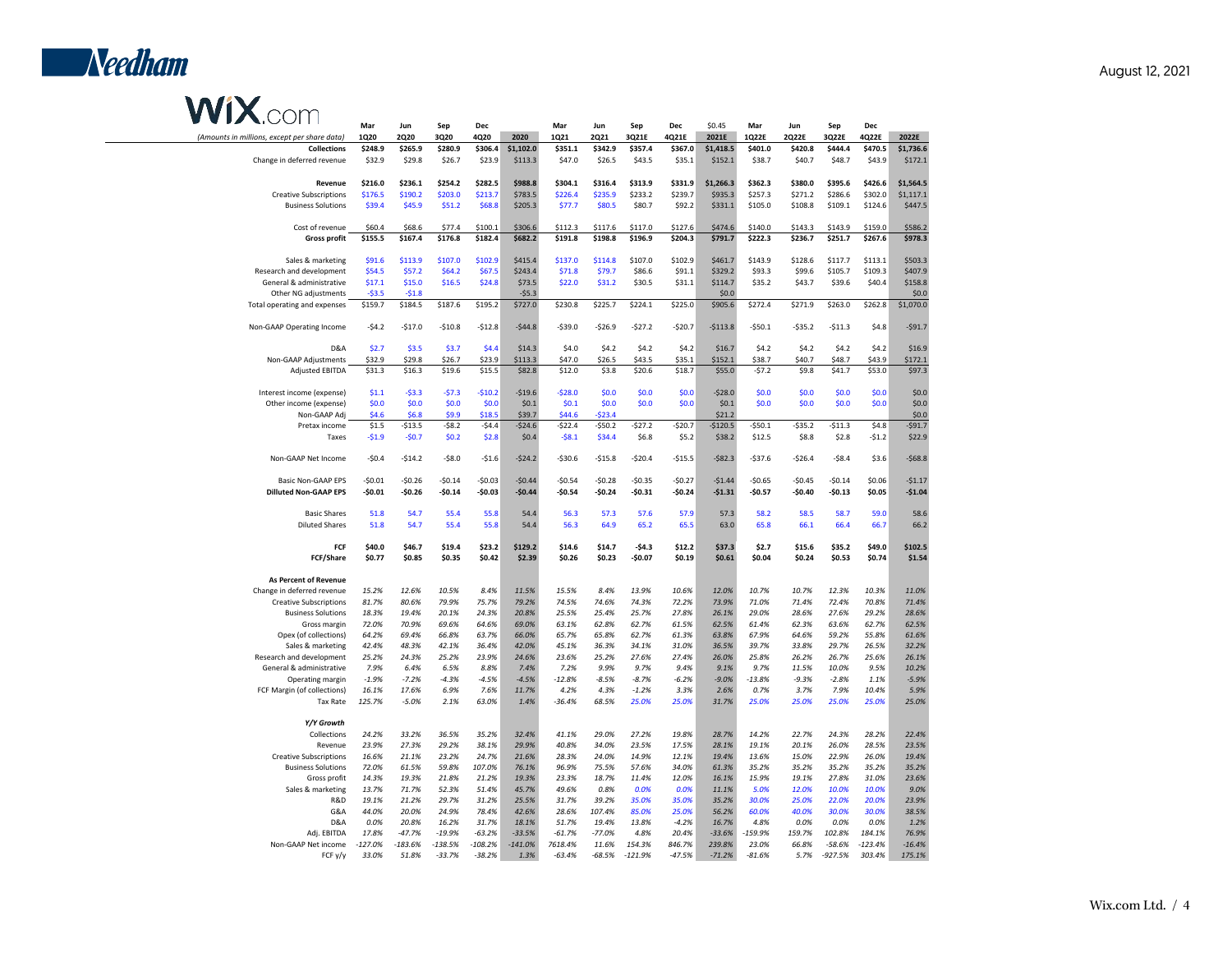

|                                              | Mar         | Jun         | Sep       | <b>Dec</b> | Mar       | Jun         |
|----------------------------------------------|-------------|-------------|-----------|------------|-----------|-------------|
| (Amounts in millions, except per share data) | <b>1Q20</b> | <b>2Q20</b> | 3Q20      | 4Q20       | 1Q21      | <b>2Q21</b> |
| <b>Assets</b>                                |             |             |           |            |           |             |
| Cash and cash equivalents                    | \$191.3     | \$174.0     | \$158.5   | \$168.9    | \$415.8   | \$362.3     |
| Short term deposits                          | \$366.0     | \$406.0     | \$540.1   | \$577.1    | \$439.1   | \$565.3     |
| Restricted deposits                          | \$1.2       | \$0.9       | \$1.1     | \$0.9      | \$1.5     | \$7.0       |
| Marketable securities                        | \$168.6     | \$174.6     | \$299.7   | \$289.9    | \$269.3   | \$351.6     |
| Trade receivables                            | \$17.1      | \$18.8      | \$23.2    | \$23.7     | \$29.9    | \$29.4      |
| Prepaid expenses and other                   | \$40.6      | \$49.9      | \$57.5    | \$40.7     | \$75.9    | \$37.3      |
| <b>Total Current Assets</b>                  | \$784.7     | \$824.3     | \$1,080.0 | \$1,101.2  | \$1,231.5 | \$1,352.8   |
| PP&E, net                                    | \$33.0      | \$32.9      | \$35.0    | \$35.9     | \$37.3    | \$42.5      |
| Marketable securities                        | \$210.3     | \$245.2     | \$540.0   | \$536.9    | \$463.6   | \$526.8     |
| Prepaid expenses & other                     | \$13.1      | \$13.2      | \$13.3    | \$21.0     | \$118.9   | \$19.6      |
| Intangible assets and goodwill               | \$45.1      | \$44.5      | \$44.1    | \$43.5     | \$49.1    | \$90.2      |
| Operating lease                              | \$78.6      | \$81.1      | \$82.6    | \$88.4     | \$84.9    | \$84.8      |
| <b>Total Assets</b>                          | \$1,164.8   | \$1,241.3   | \$1,795.1 | \$1,826.8  | \$1,985.2 | \$2,116.8   |
| <b>Liabilities and SE</b>                    |             |             |           |            |           |             |
| Trade payables                               | \$46.6      | \$73.1      | \$70.3    | \$79.9     | \$77.8    | \$81.3      |
| Employees and payroll accruals               | \$65.7      | \$66.3      | \$74.6    | \$70.8     | \$103.7   | \$86.7      |
| Deferred revenue                             | \$319.5     | \$344.5     | \$359.8   | \$373.5    | \$412.4   | \$432.6     |
| Accrued expenses and other                   | \$48.4      | \$65.0      | \$68.7    | \$70.4     | \$85.3    | \$84.1      |
| Operating lease                              | \$15.9      | \$17.4      | \$19.1    | \$22.3     | \$22.1    | \$26.7      |
| <b>Total current liabilities</b>             | \$496.2     | \$566.3     | \$592.6   | \$617.0    | \$701.3   | \$711.4     |
| Long term deferred revenue                   | \$24.5      | \$29.3      | \$40.8    | \$50.9     | \$59.1    | \$58.6      |
| Long-term deferred tax liabilities           | \$1.6       | \$1.6       | \$0.7     | \$0.0      | \$22.4    | \$55.9      |
| Convertible senior note                      | \$364.1     | \$369.7     | \$823.0   | \$834.4    | \$919.1   | \$920.4     |
| Long term loan                               | \$1.2       | \$1.2       | \$1.2     | \$0.0\$    | \$0.0     | \$0.0\$     |
| Operating lease                              | \$66.3      | \$68.4      | \$69.3    | \$74.2     | \$69.5    | \$65.7      |
| <b>Total Liabilities</b>                     | \$953.9     | \$1,036.4   | \$1,527.6 | \$1,576.5  | \$1,771.4 | \$1,812.0   |
| Stockholders' Equity                         | \$210.9     | \$204.8     | \$267.5   | \$250.3    | \$213.8   | \$304.8     |
| <b>Total Liabilities and SE</b>              | \$1,164.8   | \$1,241.3   | \$1,795.1 | \$1,826.8  | \$1,985.2 | \$2,116.8   |

August 12, 2021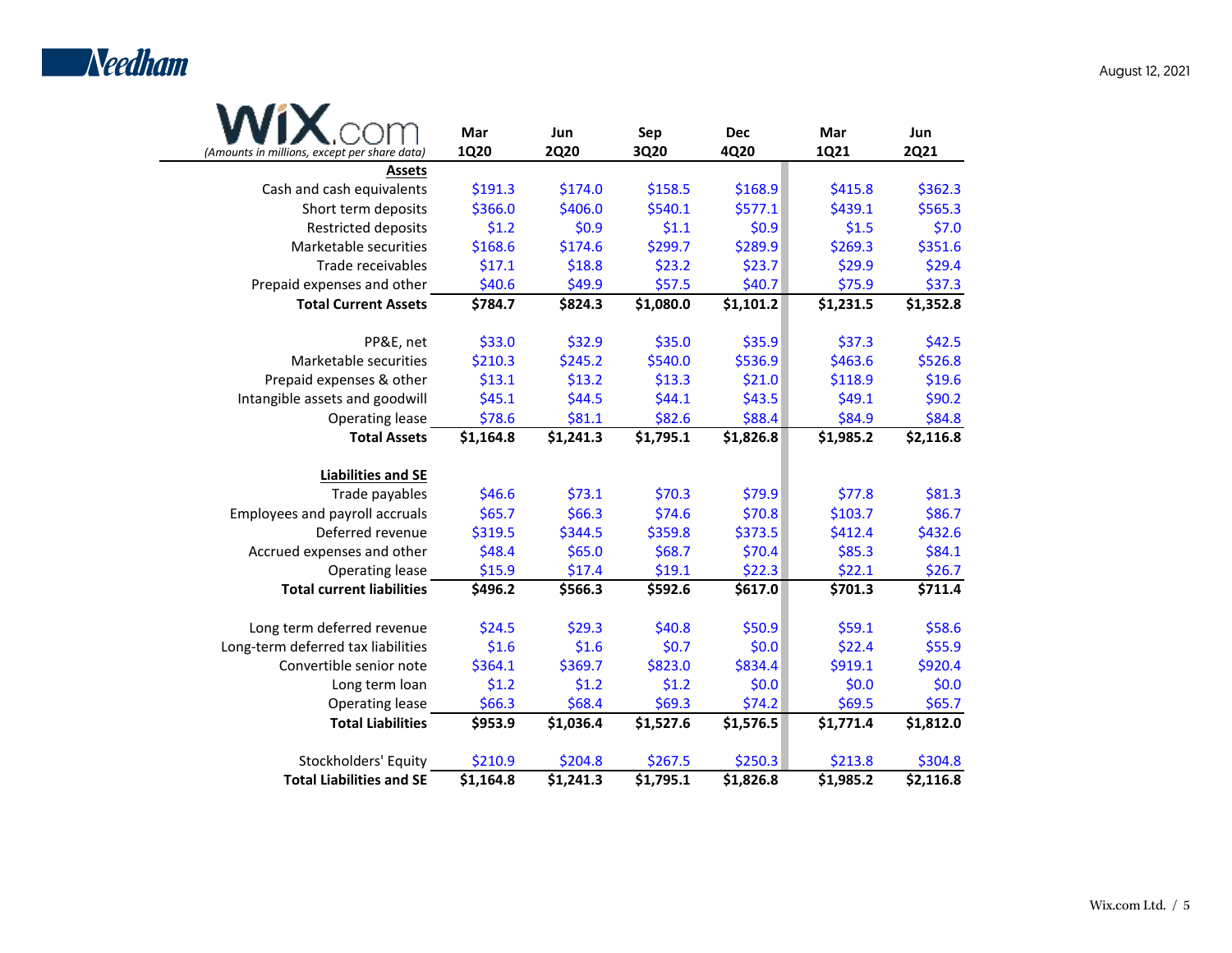

|                                                               | Mar         | Jun         | Sep       | <b>Dec</b> |             | Mar         | Jun         |
|---------------------------------------------------------------|-------------|-------------|-----------|------------|-------------|-------------|-------------|
| (Amounts in millions, except per share data)                  | <b>1Q20</b> | <b>2Q20</b> | 3Q20      | 4Q20       | 2020        | <b>1Q21</b> | <b>2Q21</b> |
| <b>Operating Activities</b>                                   |             |             |           |            |             |             |             |
| Net Income                                                    | $-539.2$    | $-557.7$    | $-556.8$  | $-562.8$   | $-5216.5$   | $-5121.8$   | \$38.0      |
| Depreciation and Amortization                                 | \$4.1       | \$4.1       | \$4.5     | \$4.4      | \$17.2      | \$4.0       | \$4.2       |
| Stock-Based Comp                                              | \$30.7      | \$35.0      | \$38.9    | \$42.7     | \$147.3     | \$46.6      | \$50.4      |
| Amortization of debt discount                                 | \$5.4       | \$5.5       | \$7.6     | \$11.4     | \$30.0      | \$62.3      | \$1.3       |
| Decrease (increase) in accrued int and FX rate on deposits    | \$0.0       | \$0.0       | \$0.0     | $-50.1$    | \$0.0\$     | \$0.0       | $-50.1$     |
| Amortization of premium and discount on marketable securities | \$0.3       | \$0.4       | \$1.2     | \$2.5      | \$4.5       | \$2.3       | \$2.1       |
| Gain on equity securities                                     | \$0.0       | \$0.0       | \$0.0     | \$0.0      | \$0.0\$     | \$0.0       | $-573.2$    |
| Deferred income taxes, net                                    | $-51.7$     | $-50.1$     | $-51.7$   | \$0.2\$    | $-53.3$     | \$7.4       | \$32.8      |
| Changes in Working Capital                                    | \$45.2      | \$62.7      | \$30.8    | \$30.2     | \$168.9     | \$17.5      | $-533.6$    |
| <b>Cash from Operations</b>                                   | \$45.0      | \$50.0      | \$24.5    | \$28.6     | \$148.0     | \$18.5      | \$21.8      |
| <b>Investing activies</b>                                     |             |             |           |            |             |             |             |
| Proceeds (investments) from/in deposits                       | $-572.0$    | $-539.8$    | $-5134.2$ | $-536.8$   | $-5282.8$   | \$137.4     | $-5131.5$   |
| Proceeds (investments) from/in marketable securities          | $-540.0$    | $-535.2$    | $-5423.4$ | \$12.4     | $-5486.2$   | \$90.1      | \$90.6      |
| Purchase of PPE                                               | $-54.9$     | $-53.3$     | $-54.9$   | $-55.3$    | $-518.4$    | $-53.7$     | $-56.7$     |
| Capitalized website/software                                  | $-50.1$     | \$0.0       | $-50.2$   | $-50.1$    | $-50.5$     | $-50.1$     | $-50.5$     |
| Payment for business acquired, net of cash                    | \$0.0       | \$0.0       | \$0.0     | \$0.0\$    | \$0.0\$     | \$0.0\$     | $-537.2$    |
| Other investing                                               | $-511.7$    | $-51.3$     | \$0.0     | \$0.7      | $-512.4$    | $-55.6$     | $-51.5$     |
| <b>Cash from Investing</b>                                    | $-$128.8$   | $-579.6$    | $-5562.7$ | $-529.1$   | $-$ \$800.2 | \$218.1     | $-$86.8$    |
| <b>Financing Activities</b>                                   |             |             |           |            |             |             |             |
| Process from exercise of options and ESPP shs                 | \$7.0       | \$12.3      | \$9.4     | \$10.9     | \$39.6      | \$10.4      | \$11.4      |
| Payments of debt issuance costs                               | \$0.0       | \$0.0       | \$559.3   | \$0.0\$    | \$5559.3    | \$0.0       | \$0.0\$     |
| Purchase of capped call                                       | \$0.0       | \$0.0       | $-546.0$  | \$0.0\$    | $-546.0$    | \$0.0       | \$0.0       |
| <b>Cash from Financing</b>                                    | \$7.0       | \$12.3      | \$522.7   | \$10.9     | \$552.9     | \$10.4      | \$11.4      |
| <b>Effect of Foreign Exchange</b>                             | \$0.0       | \$0.0       | \$0.0     | \$0.0      | \$0.0       | \$0.0       | \$0.0       |
| <b>Net Change in Cash</b>                                     | $-576.8$    | $-517.3$    | $-$15.5$  | \$10.4     | $-599.2$    | \$247.0     | $-553.6$    |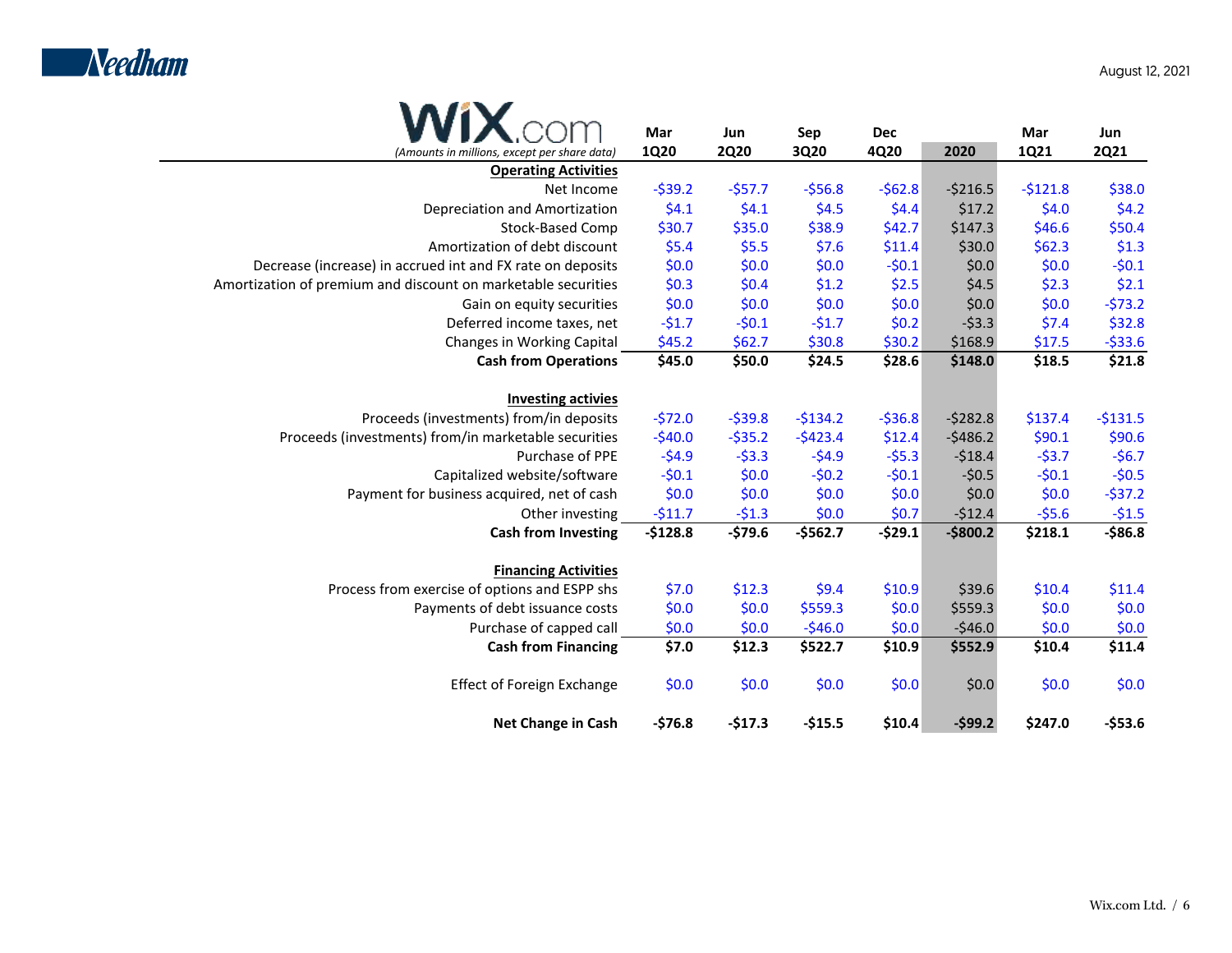

# *VALUATION (PRICE TARGET: \$265.00)*

Our price target of \$265 is based on an EV/adj. EBITDA multiple of 37.5x our '25 estimate, discounted back, this implies a multiple of 10.5x our '22 revenue forecast. Our prior target was 33x our '25 EBITDA estimate and 10x our '22 revenue forecast. We look for success in payments to drive revenue growth estimates higher and make the stock more attractive relative to the company's SAAS peers. We also think that payment revenue making up a greater share of the company's mix will draw greater comparisons to SHOP and BIGC and support multiple expansion.

## *POTENTIAL UPSIDE DRIVERS*

- **Higher conversion of registered users.** Fundamentally, we think conversion of registered users was limited by the narrower focus on novice and intermediate users. We think Corvid by Wix (rebranding/revamp of Wix Code) will provide a platform for agencies that will better enable Wix to penetrate the vertical more effectively.
- **ARPS growth driven by lapsing pricing optimization and add-on offerings, such as Wix Payments.** Growth in ARPS has been consistent y/y, signaling to us the company's ability to capture high intent customers and the early success in targeting higher priced offerings.
- **Higher than anticipated internet adoption and/or domain registration in emerging markets.** Although the U.S. has generated the strongest growth, we still expect the company's unique value proposition to be attractive in international markets. Latin America and Asia's secular adoption of the internet and website creation could be an opportunistic avenue for growth, in our view.
- Higher domain registration growth would likely provide a natural tailwind. While we think domain registration growth will remain strong in the U.S., we see any surprise coming from international markets.

## *RISKS TO TARGET*

- **Registered user growth slows and the company is unable to further monetize its existing user base.** The potential inability to further penetrate SMBs, prosumers, and individuals around the globe could cause the company's revenue and collections growth to slow. Any early indication of negative cohort behavior changes or signs of ACPS/ARPS slowing would likely justify a re-rating in the stock's multiple and taper free cash flow.
- **International market expansion slowing.** High growth in the U.S. (~52% of revenue), despite the higher penetration, has largely been due to SMB's better awareness around the need to move operations online, per management. However, other high growth regions such as Europe and Latin America will be large contributors to future growth and any deceleration in these regions could adversely affect top-line growth.
- **Renewal rates.** Offering monthly, yearly, and multi-yearly premium subscriptions, Wix is able to capture both the low and high intent users, but runs the risk of having renewal rates be lower than expected. If future cohorts skew more towards monthly subscriptions and/or renewal rates for longer-term subscriptions drop, revenue growth could be adversely affected.
- **Increased customer acquisition cost.** If the company witnesses lower than expected renewal rates and/or conversion challenges through its marketing channels it is likely to accelerate marketing spend to maintain market share leading to hindered profitability.
- **Foreign exchange risk.** ~69% of the company's revenues were denominated in USD, any significant appreciation in the NIS against the USD could adversely affect the company's margins.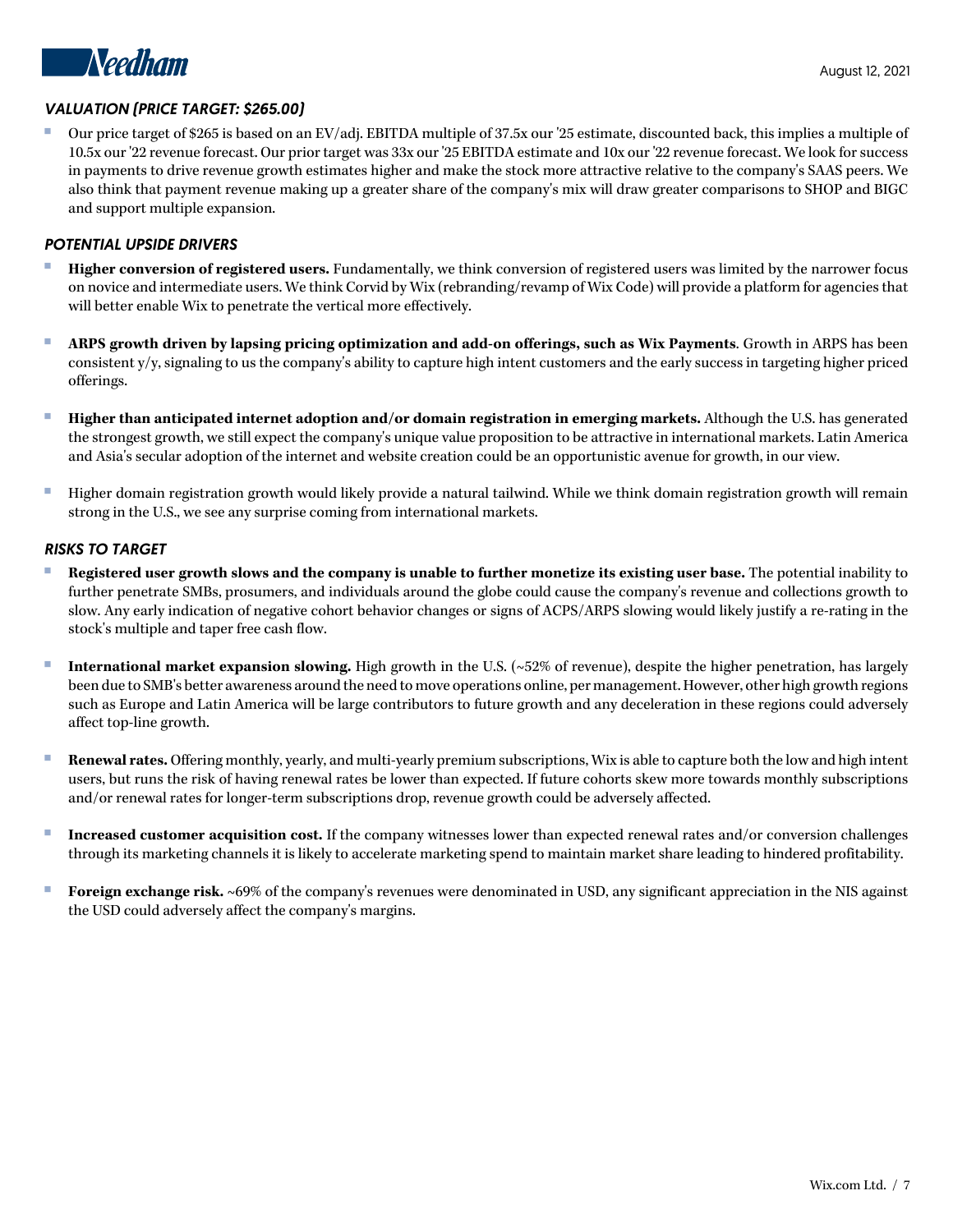



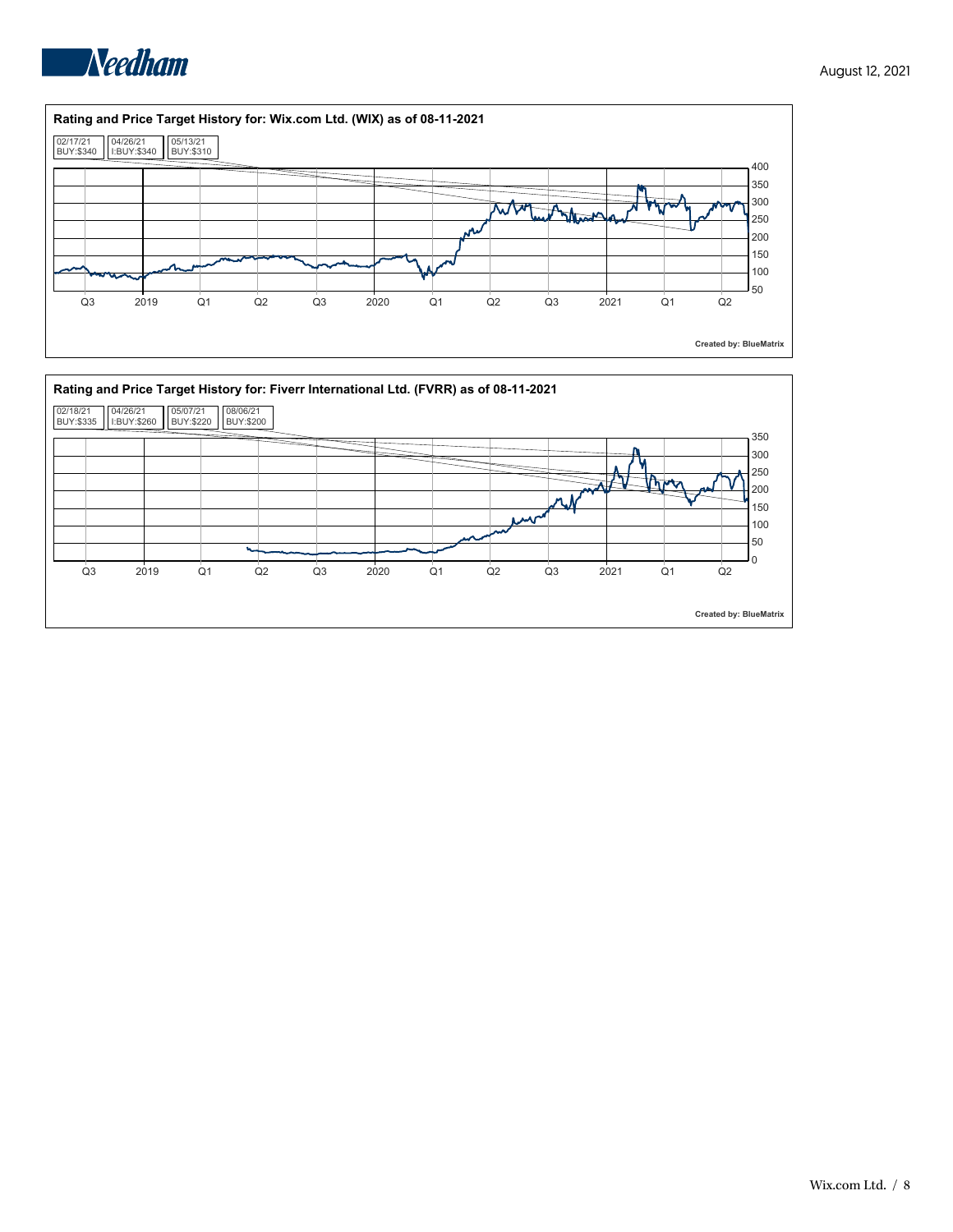

## *ANALYST CERTIFICATION*

I, Bernie McTernan hereby certify that the views expressed in this research report accurately reflect my personal views about the subject company (ies) and its (their) securities. I, also certify that I, have not been, and will not be receiving direct or indirect compensation in exchange for expressing the specific recommendation(s) in this report.

#### *RATINGS DISTRIBUTIONS FOR NEEDHAM & COMPANY, LLC*

|                         | % of companies under coverage<br>with this rating | % for which investment banking services<br>have been provided for in the past 12 months |
|-------------------------|---------------------------------------------------|-----------------------------------------------------------------------------------------|
| <b>Strong Buy</b>       |                                                   | 29                                                                                      |
| <b>Buy</b>              | 76                                                | 35                                                                                      |
| Hold                    | 21                                                | 6                                                                                       |
| Underperform            | $\langle$ 1                                       | $\Omega$                                                                                |
| <b>Rating Suspended</b> | $\langle$ 1                                       | $\Omega$                                                                                |
| <b>Restricted</b>       | $\langle$ 1                                       |                                                                                         |

Needham & Company, LLC employs a rating system based on the following:

Strong Buy: A security, which at the time the rating is instituted, we expect to outperform the average total return of the broader market as well as the securities in the analyst's coverage universe over the next 12 months.

Buy: A security, which at the time the rating is instituted, we expect to outperform the average total return of the broader market over the next 12 months.

Hold: A security, which at the time the rating is instituted, we expect to perform approximately in line with the average total return of the broader market over the next 12 months.

Underperform: A security, which at the time the rating is instituted, we expect to underperform the average total return of the broader market over the next 12 months.

Rating Suspended: We have suspended the rating and/or price target, if any, for this security, because there is not a sufficient fundamental basis for determining a rating or price target. The previous rating and price target, if any, are no longer in effect and should not be relied upon. This rating also includes the previous designation of "Under Review".

Restricted: Needham & Company, LLC policy and/or applicable law and regulations preclude certain types of communications, including an investment recommendation, during the course of Needham & Company, LLC's engagement in an investment banking transaction and in certain other circumstances.

For disclosure purposes, in accordance with FINRA requirements, please note that our Strong Buy and Buy ratings most closely correspond to a "Buy" recommendation. When combined, 77% of companies under coverage would have a "Buy" rating and 35% have had investment banking services provided within the past 12 months. Hold ratings mostly correspond to a "Hold/Neutral" recommendation; while our Underperform rating closely corresponds to the "Sell" recommendation required by the FINRA.

Our rating system attempts to incorporate industry, company and/or overall market risk and volatility. Consequently, at any given point in time, our investment rating on a security and its implied price appreciation may not correspond to the stated 12-month price target. For valuation methods used to determine our price targets and risks related to our price targets, please contact your Needham & Company, LLC salesperson for a copy of the most recent research report.

Price charts and rating histories for companies under coverage and discussed in this report are available at <http://www.needhamco.com/>. You may also request this information by writing to: Needham & Company, LLC, Attn: Compliance/Research, 250 Park Ave., New York, NY 10177

By issuing this research report, each Needham & Company, LLC analyst and associate whose name appears within this report hereby certifies that (i) the recommendations and opinions expressed in the research report accurately reflect the research analyst's and associate's personal views about any and all of the subject securities or issuers discussed herein and (ii) no part of the research analyst's or associate's compensation was, is or will be directly or indirectly related to the specific recommendations or views expressed by the research analyst or associate in the research report.

#### *DISCLOSURES*

The Firm and/or its affiliate have received compensation for investment banking services from the subject companies Wix.com Ltd. and Fiverr International Ltd. in the past 12 months.

The subject companies Wix.com Ltd. and Fiverr International Ltd. currently are or during the 12-month period preceding the date of distribution of this research were a client of the Firm and received investment banking services.

The research analyst and research associate have received compensation based upon various factors, including quality of research, investor client feedback, and the Firm's overall revenues, which includes investment banking revenues for the following: Wix.com Ltd. and Fiverr International Ltd.

The Firm, at the time of publication, makes a market in the subject company Wix.com Ltd. .

The Firm has managed or co-managed a public offering of securities for the subject company Fiverr International Ltd. in the past 12 months.